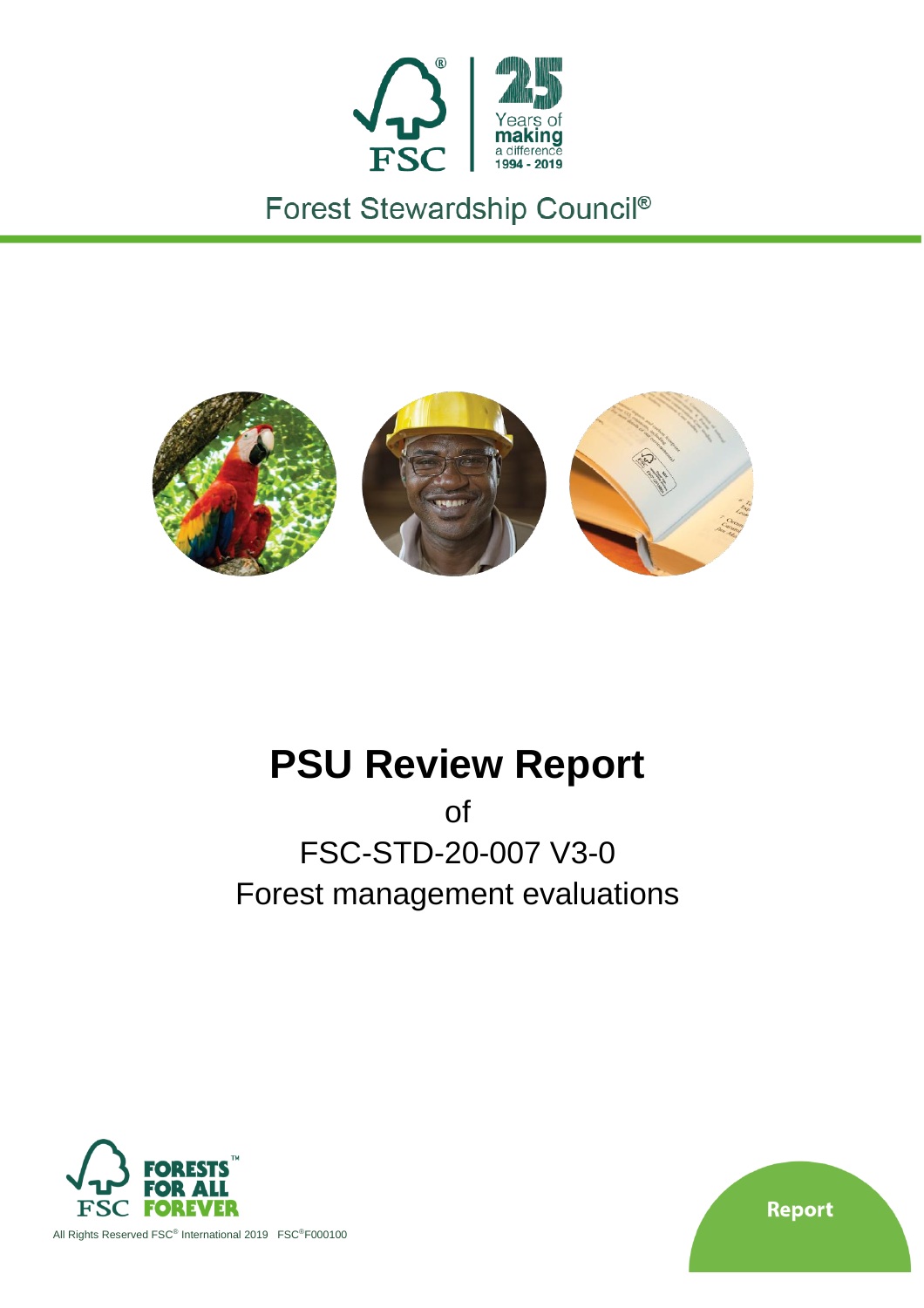| Status:                      | Draft review report for consultation                                                                              |
|------------------------------|-------------------------------------------------------------------------------------------------------------------|
| <b>Contact for comments:</b> | <b>FSC International Center</b><br>- Performance and Standards Unit -<br>Adenauerallee 134<br>53113 Bonn, Germany |
|                              | +49-(0)228-36766-0<br>+49-(0)228-36766-30<br>9<br>ια<br>psu@fsc.org                                               |
|                              |                                                                                                                   |

All Rights Reserved FSC® International 2019 FSC®F000100

No part of this work covered by the publisher's copyright may be reproduced or copied in any form or by any means (graphic, electronic or mechanical, including photocopying, recording, recording taping, or information retrieval systems) without the written permission of the publisher.

Printed copies of this document are for reference only. Please refer to the electronic copy on the FSC website (ic.fsc.org) to ensure you are referring to the latest version.

# **PSU Review Report**

The Forest Stewardship Council (FSC) is an independent, not for profit, non-government organization established to promote environmentally appropriate, socially beneficial, and economically viable management of the world's forests.

FSC's vision is that the world's forests meet the social, ecological, and economic rights and needs of the present generation without compromising those of future generations.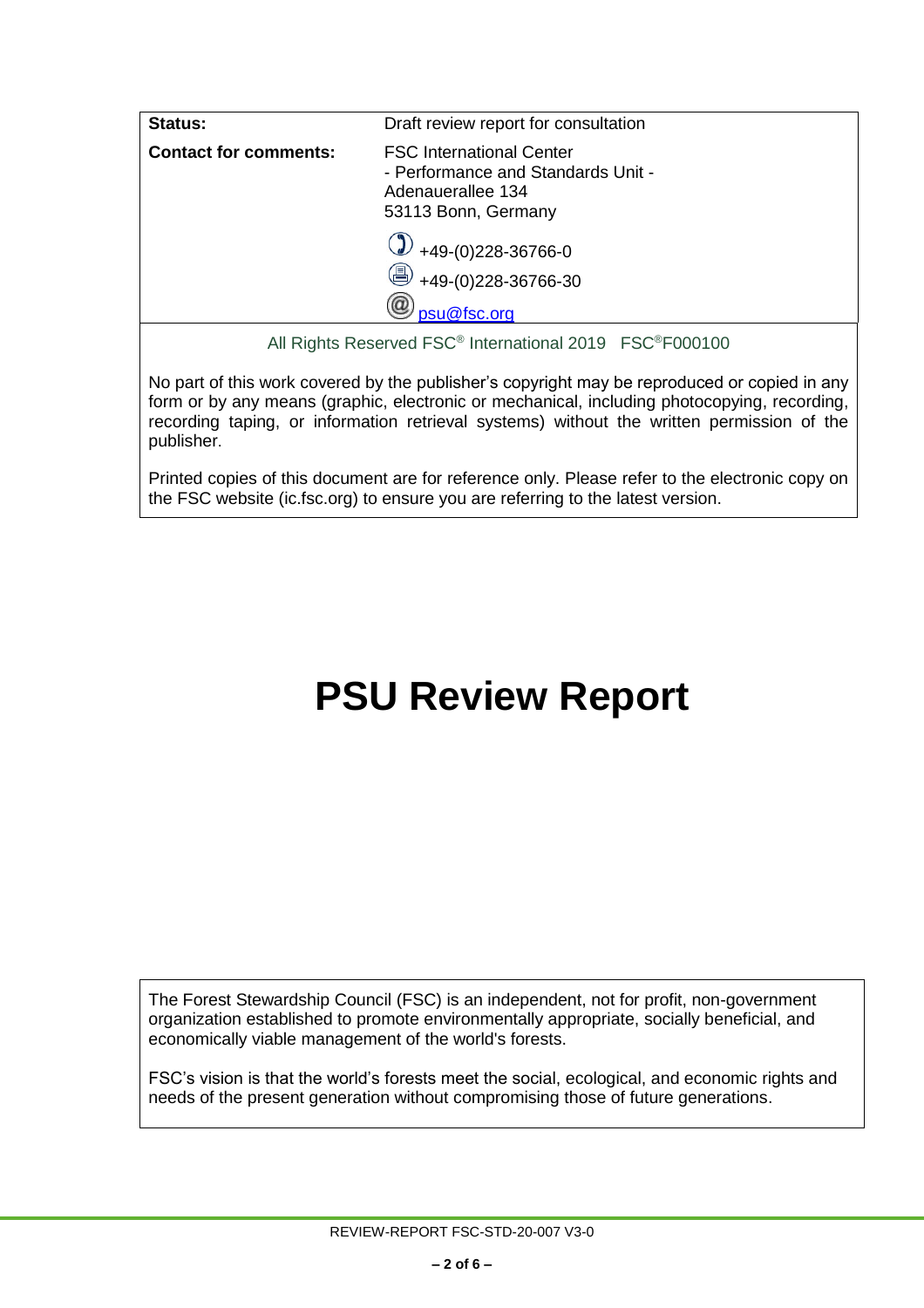# **Summary and recommendation**

## **Reviewed Document**

| <b>Document code</b>         | FSC-STD-20-007 V3-0 EN Forest management<br>evaluations                                                                                                                                                                                                                                                                                                                                                                                                                                                                                                                                                                                                                                                                                                                                                                                                                                                                                                                                              |
|------------------------------|------------------------------------------------------------------------------------------------------------------------------------------------------------------------------------------------------------------------------------------------------------------------------------------------------------------------------------------------------------------------------------------------------------------------------------------------------------------------------------------------------------------------------------------------------------------------------------------------------------------------------------------------------------------------------------------------------------------------------------------------------------------------------------------------------------------------------------------------------------------------------------------------------------------------------------------------------------------------------------------------------|
|                              | FSC-STD-20-007a (V1-0) EN Forest management<br>evaluations addendum - Forest certification reports                                                                                                                                                                                                                                                                                                                                                                                                                                                                                                                                                                                                                                                                                                                                                                                                                                                                                                   |
|                              | FSC-STD-20-007b (V1-0) EN Forest management<br>evaluations addendum - Forest certification public<br>summary reports                                                                                                                                                                                                                                                                                                                                                                                                                                                                                                                                                                                                                                                                                                                                                                                                                                                                                 |
| <b>Document title</b>        | Forest management evaluations                                                                                                                                                                                                                                                                                                                                                                                                                                                                                                                                                                                                                                                                                                                                                                                                                                                                                                                                                                        |
| <b>Objective of document</b> | FSC forest management certification is designed to<br>credible guarantee that<br>provide a<br>all<br>Forest<br>Management Units (FMUs) included in the scope of the<br>certificate comply with the requirements of the Forest<br>Stewardship Standard specified on the certificate.<br>Evaluation is based on the certification body's<br>observations of the means of verification for each<br>Indicator of the applicable Forest Stewardship<br>Standard. The means of verification include study of<br>documentation and records, field observations, and<br>interviews with managers, employees, contractors and<br>other stakeholders. Observations may be collected<br>over a wide area including many different sites and<br>many different means of verification.<br>The objective of this standard is to clarify the principles<br>to be followed by certification bodies when sampling<br>FMUs and sites and integrating the observations to<br>come to a reliable certification decision. |
| Last approval date           | 31 August 2009                                                                                                                                                                                                                                                                                                                                                                                                                                                                                                                                                                                                                                                                                                                                                                                                                                                                                                                                                                                       |
| <b>Review triggered by</b>   | $\boxtimes$<br>Regular review as scheduled                                                                                                                                                                                                                                                                                                                                                                                                                                                                                                                                                                                                                                                                                                                                                                                                                                                                                                                                                           |
|                              | GA Motion or Board decision                                                                                                                                                                                                                                                                                                                                                                                                                                                                                                                                                                                                                                                                                                                                                                                                                                                                                                                                                                          |
|                              | $\times$<br>New or changed FSC policies or legislation                                                                                                                                                                                                                                                                                                                                                                                                                                                                                                                                                                                                                                                                                                                                                                                                                                                                                                                                               |
|                              | <b>Change Requests</b>                                                                                                                                                                                                                                                                                                                                                                                                                                                                                                                                                                                                                                                                                                                                                                                                                                                                                                                                                                               |
|                              | Other (please specify):                                                                                                                                                                                                                                                                                                                                                                                                                                                                                                                                                                                                                                                                                                                                                                                                                                                                                                                                                                              |
|                              | $\boxtimes$<br>Changes in other normative framework<br>documents                                                                                                                                                                                                                                                                                                                                                                                                                                                                                                                                                                                                                                                                                                                                                                                                                                                                                                                                     |
| <b>Reviewer</b>              | Pasi Miettinen<br>Name:                                                                                                                                                                                                                                                                                                                                                                                                                                                                                                                                                                                                                                                                                                                                                                                                                                                                                                                                                                              |
|                              | e-mail:<br>p.miettinen@fsc.org                                                                                                                                                                                                                                                                                                                                                                                                                                                                                                                                                                                                                                                                                                                                                                                                                                                                                                                                                                       |
| <b>Draft Review Report</b>   | 9 Oct 2019                                                                                                                                                                                                                                                                                                                                                                                                                                                                                                                                                                                                                                                                                                                                                                                                                                                                                                                                                                                           |
| <b>Public consultation</b>   | 15 Oct - 15 Nov 2019                                                                                                                                                                                                                                                                                                                                                                                                                                                                                                                                                                                                                                                                                                                                                                                                                                                                                                                                                                                 |
| <b>Final Review Report</b>   |                                                                                                                                                                                                                                                                                                                                                                                                                                                                                                                                                                                                                                                                                                                                                                                                                                                                                                                                                                                                      |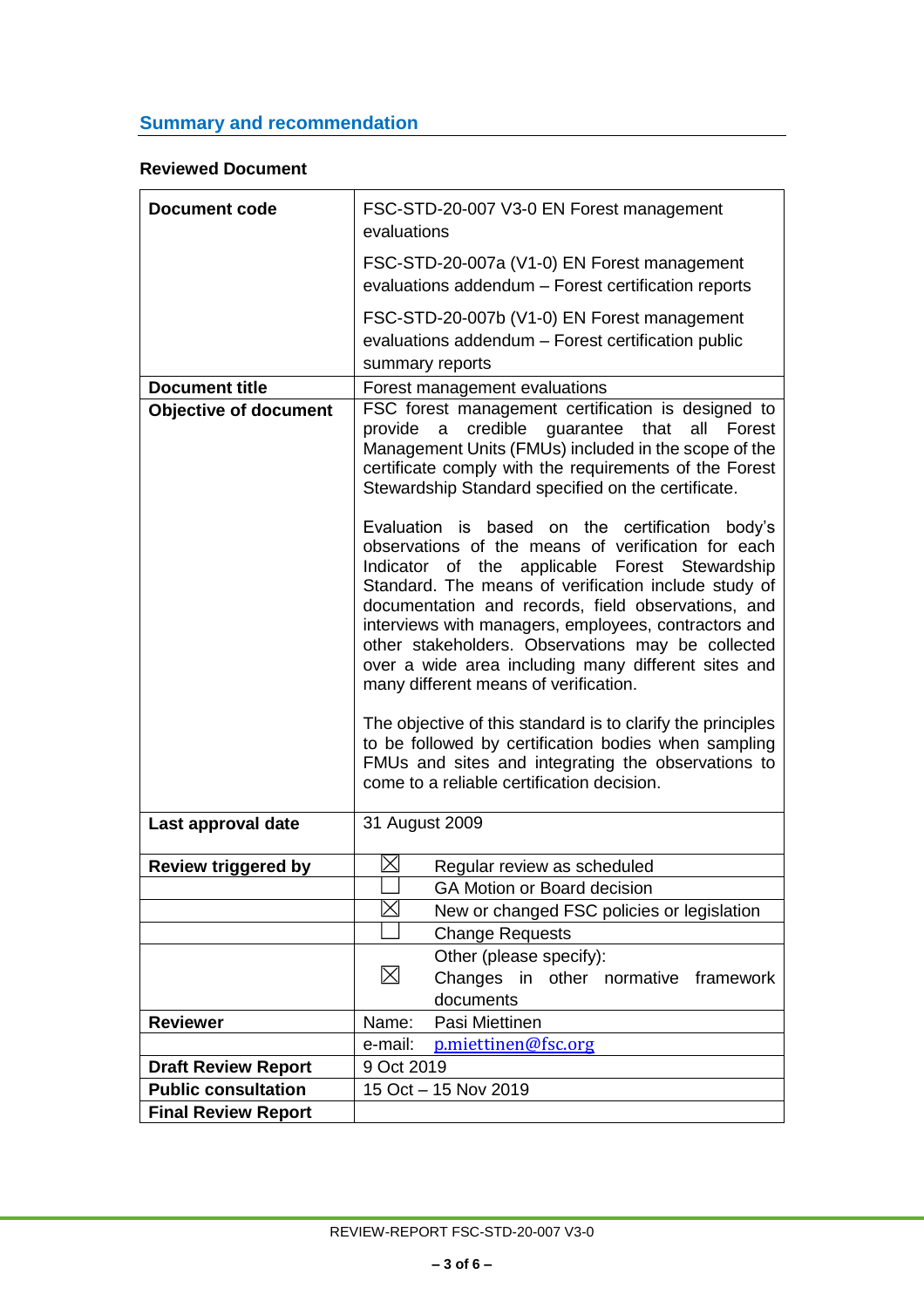### **Recommendation**

| <b>Full revision</b>        |
|-----------------------------|
| Minor revision <sup>1</sup> |
| <b>Editorial revision</b>   |
| No revision                 |
| Withdrawal                  |

<sup>1</sup>According to *FSC-PRO-01-001 V3-1* Annex 4

## **Note**

If the need for revision is concluded by PSU and supported by stakeholders, the report will be presented to the FSC Board of Directors for decision making. If approved by the FSC Board, the reviewed document will then undergo a revision process as described in procedure *FSC-PRO-01-001 V3-1*.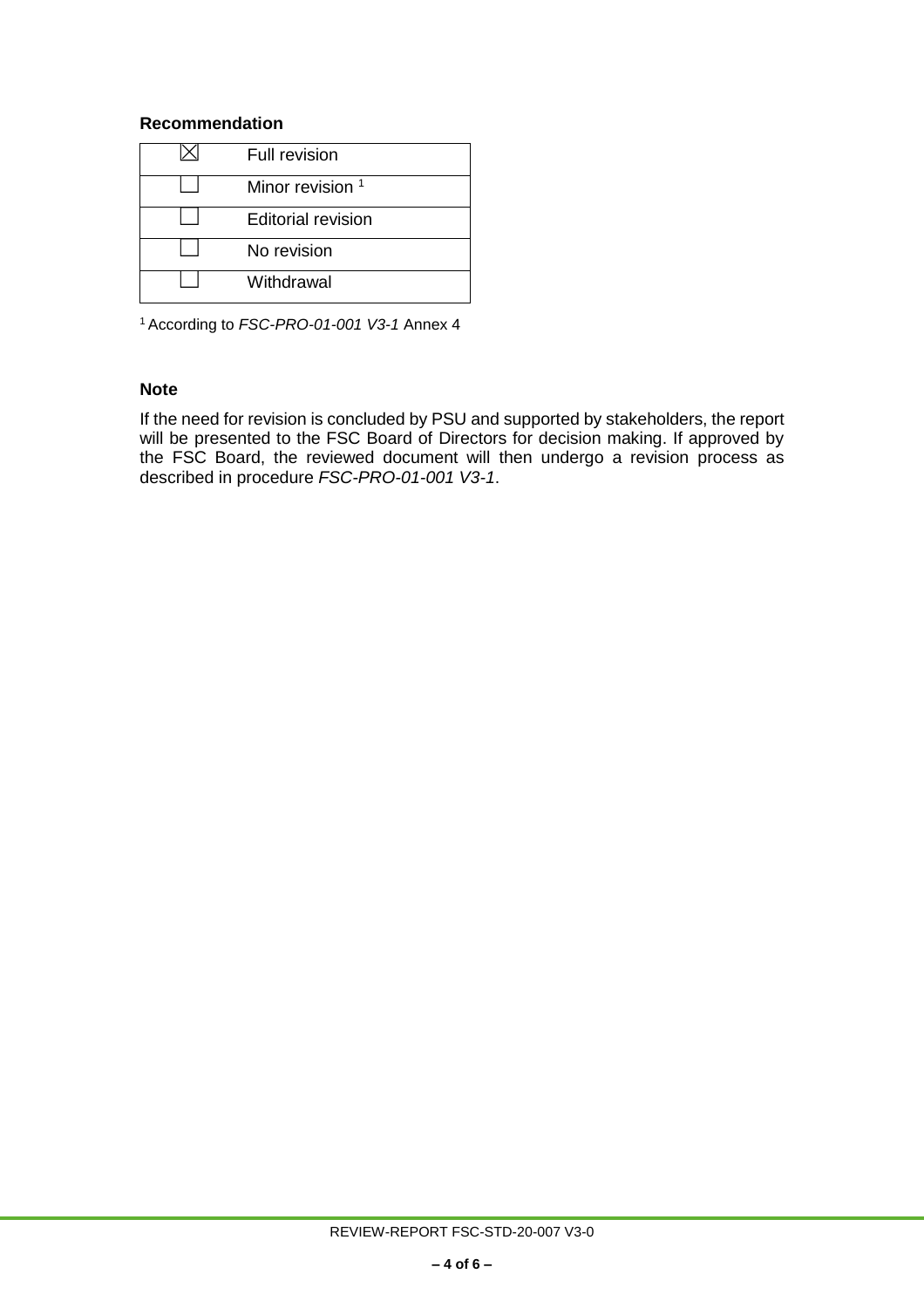# **I. Introduction**

This report has been developed according to *FSC-PRO-01-001 V3-1* Clause 9.6 to review (assess) the continued relevance and effectiveness of a normative document. This is a mandatory step before a normative document can be taken to a revision process.

# **II. Proposed recommendation and justification**

PSU recommends a full revision of FSC's main standard regulating the auditing of responsible forest management: *FSC-STD-20-007 Forest management evaluations,* and the associated addenda *FSC-STD-20-007a Forest certification reports* and *FSC-STD-20-007b Forest certification public summary reports.*

The objective of this standard is to clarify the principles to be followed by certification bodies when sampling MUs and sites and integrating the observations to come to a reliable certification decision. Certification bodies must comply with the requirements of this standard for all forest management evaluations, including pre-, main and reevaluations of single forest management units, forest management groups, and single legal entities managing multiple forest management units. It is also used as a normative document for FSC accreditation.

Revision of FSC-STD-20-007 is part of the streamlining efforts of the FSC Normative Framework (i.e., Strategy 1 of the Global Strategic Plan 2015-2020), aiming at making it more effective, outcome-oriented and risk based.

Global Strategic Plan also requires that the social, environmental and economic impacts of FSC are monitored, evaluated, reported on, widely communicated, and used to inform decision making. For that purpose, the contents of forest management audit reports must be re-assessed and digitized, to ensure standardization and relevance of data gathered during certification process.

In addition, the revision process is considered necessary, because some fundamental changes have been introduced to the FSC normative framework since the approval of current version of the 20-007 standard in 2009. New, or revised documents include:

- FSC-STD-01-001 FSC Principles and Criteria for Forest Stewardship
- FSC-STD-60-004 International Generic Indicators
- FSC-STD-20-006 Stakeholder consultation for forest evaluations
- FSC-POL-30-001 FSC Pesticides Policy
- FSC-PRO-30-006 Ecosystem Services Procedure: Impact demonstration and market tools
- FSC-PRO-60-007 Structure, Content and Development of Interim National **Standards**
- FSC-PRO-60-008 Incorporating a risk-based approach in the development and revision process of National Forest Stewardship Standards
- FSC-GUI-60-002 Guideline for Standard Developers for addressing risk of
- unacceptable activities regarding scale and intensity • FSC-GUI-60-005 Promoting Gender Equality in National Forest Stewardship **Standards**
- 19 Advice Notes and 56 interpretations for forest management evaluations
- Motion 45 (GA2014) called for transparency and consistency in the public reporting of evaluations and templates for that purpose